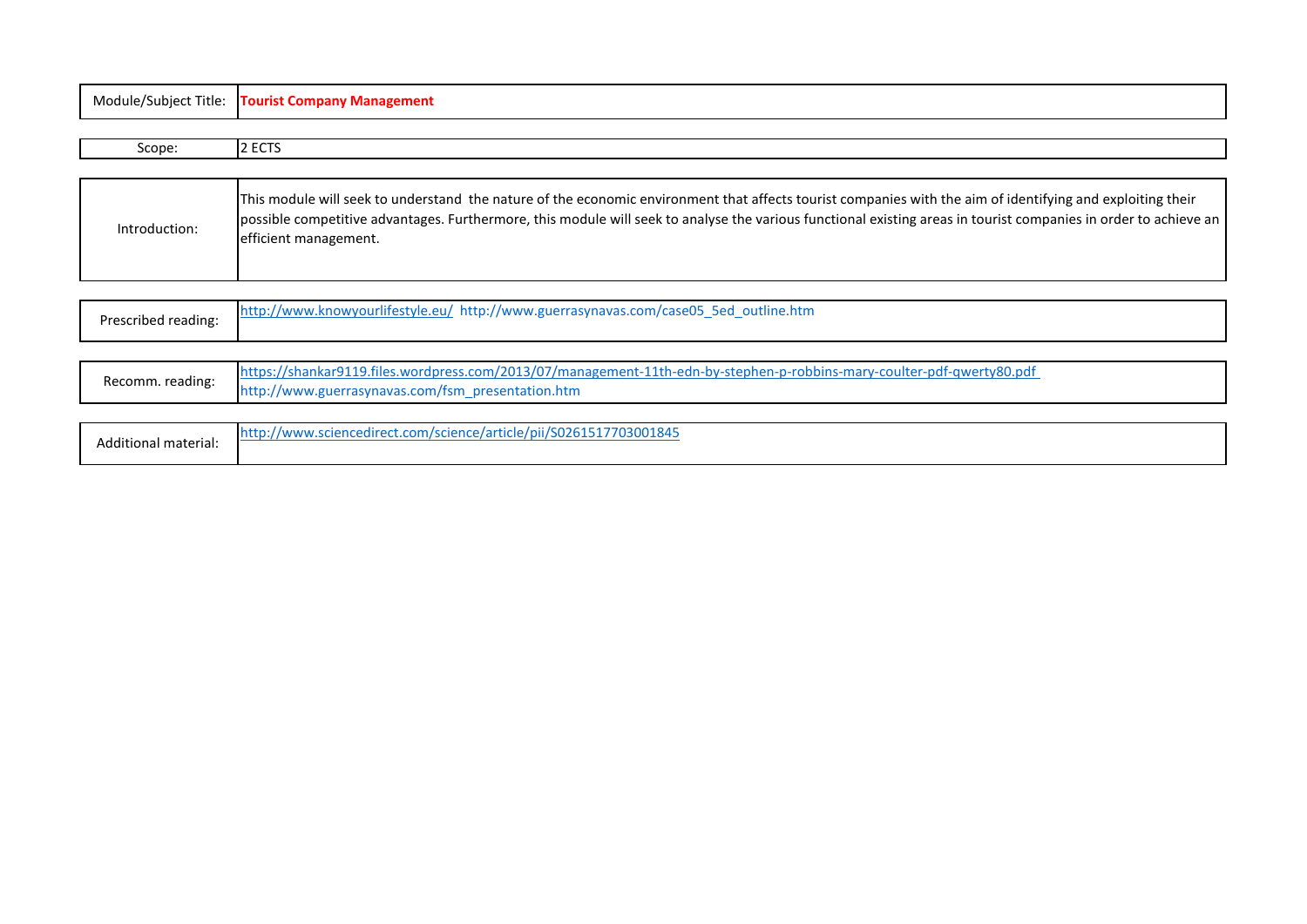| <b>Date</b> |       | <b>Topic</b>                                                                          | <b>Topic Activities</b>                                                                                                                                                                                                                                                                                                                                            | <b>Reading References</b>                                                                                                                         | <b>Teachers Approach</b>                                                                                                                                                                                                                                                                                                                                                                                                                                                  |
|-------------|-------|---------------------------------------------------------------------------------------|--------------------------------------------------------------------------------------------------------------------------------------------------------------------------------------------------------------------------------------------------------------------------------------------------------------------------------------------------------------------|---------------------------------------------------------------------------------------------------------------------------------------------------|---------------------------------------------------------------------------------------------------------------------------------------------------------------------------------------------------------------------------------------------------------------------------------------------------------------------------------------------------------------------------------------------------------------------------------------------------------------------------|
|             | Day 1 | The tourist company and its<br>globalised environment as a<br>socio-economic reality. | To offer as much objective data as<br>possible, and to motivate the students<br>company in a globalised environment.<br>The aim is to inform, not to instruct the<br>students so that they can build their<br>own opinion. To anlise similarites and<br>differences between the Spanish and<br>the Icelandic tourist sector in a current<br>context.               | resentation.htm y<br>to define their own concept of a tourist http://www.knowyourlifestyle.eu/imag tourism.<br>es/uploads/kyl 2 water english.pdf | http://www.guerrasynavas.com/fsm_p Page 27 for an exercise that will help to<br>understand globalization as the context for<br>http://www.knowyourlifestyle.eu/images/upl<br>oads/kyl_2_water_english.pdf Other materials<br>that can be used are:<br>http://www.knowyourlifestyle.eu/ y<br>https://www.youtube.com/watch?v=pA6FSy6<br>EKrM The teacher must see chapters 1, 2, 3 y 4<br>for outside analysis at<br>http://www.guerrasynavas.com/fsm_presenta<br>tion.htm |
|             | Day 2 | tourist company                                                                       | Management at an strategical Qué es la dirección estrategia? Cuáles<br>level and at a tactital level in a son los tipos de decisiones estratégicas<br>que se pueden implementar en una<br>empresa turística? Cuáles son las<br>similitudes y diferencias existentes<br>entre las decisiones estratégicas de las<br>empresas turísticas de España y de<br>Islandia? | http://www.guerrasynavas.com/fsm_p<br>resentation.htm y<br>http://www.guerrasynavas.com/case0<br>5 5ed outline.htm                                | This textbook will help the teacher to go<br>deeper into the creation of strategies,<br>chapters 5, 6, 7 and 8. The proposed case<br>study will allow the students to go deper into<br>the analysis of Spanish tourist companies and<br>their divergencies in comparison with the<br>Icelandic ones.                                                                                                                                                                      |

| Day 3 | Functional areas in tourist   | Tomando una ejemplo de empresa                             | http://www.guerrasynavas.com/fsm p The teacher will use chapter 9 for the |                                           |
|-------|-------------------------------|------------------------------------------------------------|---------------------------------------------------------------------------|-------------------------------------------|
|       | companies: financial factors, | turística conocida en el sector y analizar resentation.htm |                                                                           | implementation of strategies.             |
|       | supplies, production and      | sus áreas funcionales.                                     |                                                                           | http://www.guerrasynavas.com/fsm presenta |
|       | commercialization             |                                                            |                                                                           | tion.htm                                  |
|       |                               |                                                            |                                                                           |                                           |
|       |                               |                                                            |                                                                           |                                           |